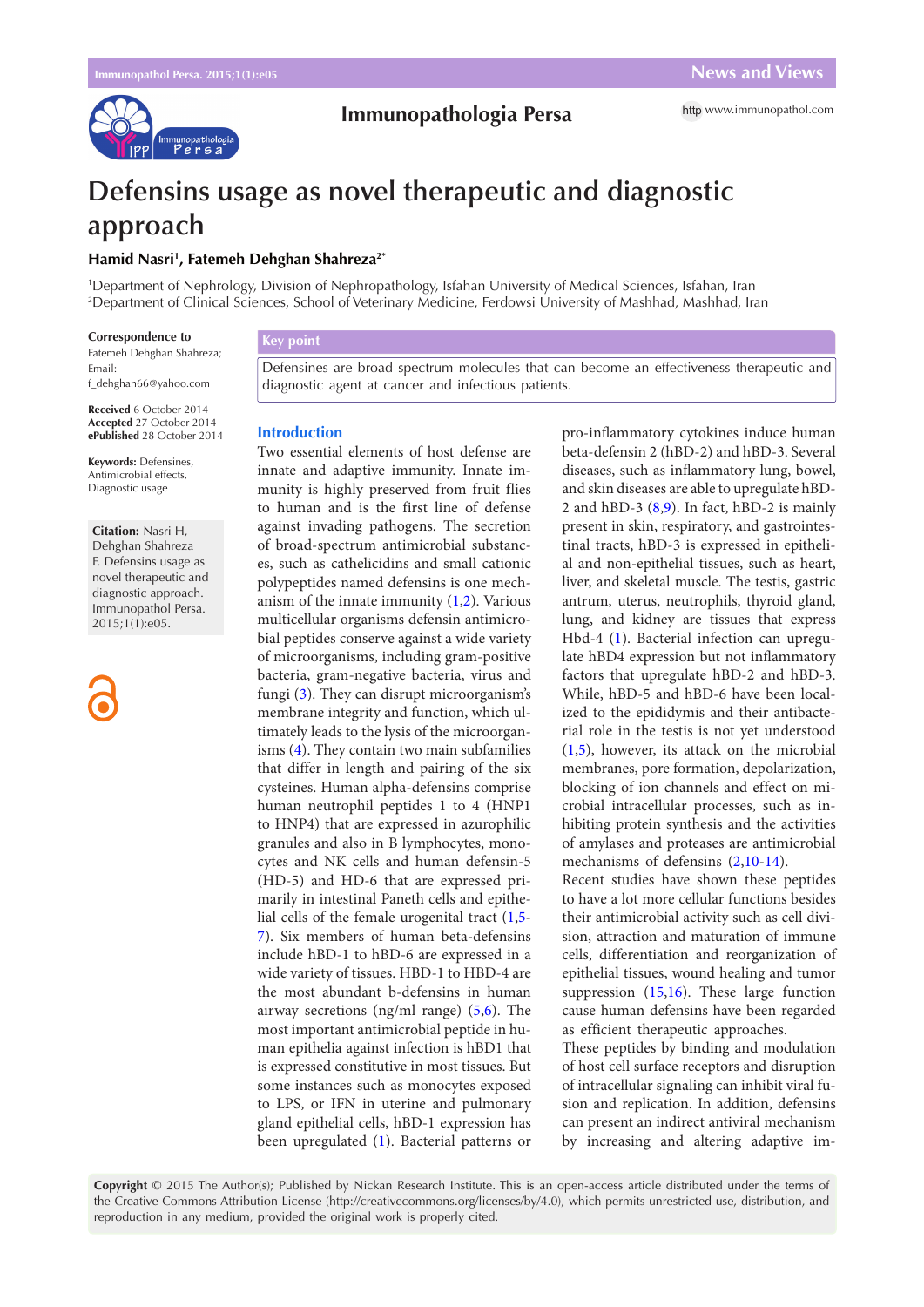mune responses, in this regard they have been considered as source of novel antiviral agents that the most studied have been investigated their antiviral effect on HIV-1 and HAdV-D, HAdV-E, and HAdV-F have been observed [\(17\)](#page-2-0). Microorganism infection can control by antibiotic usage but organisms like bacteria are able to acquire antibiotic resistance. Antimicrobial properties of defensins have been considered for providing novel antibiotic agents. Recent studies have been checked the sensitivity of drug-resistant bacteria to the antimicrobial activity of human beta defensins such as hBD4. The results suggest that hBDs may represent an effective agent for treatment of infections involving drug-resistant microorganisms and they can be suitable alternative traditional antibiotics [\(3\)](#page-1-2). However immunonutrients application (arginine, glutamine, dietary nucleotides, and fish oil) up regulate HBD1 expression that augment immune system functions and resulting fewer infectious complications, a fewer antibiotics usage and have a shorter hospitalization [\(1](#page-1-0)). Hence several studies have been designed to modify genetically cells like keratinocytes for production biologically active beta defensins that act as local antimicrobial agent and decline drug-resistant microorganisms and improve wound healing [\(3](#page-1-2)[,18\)](#page-2-1). These peptides also can be used in built of polyelectrolyte multilayer films that provide novel strategy for antimicrobial wound healing ([19](#page-2-2)).

Defensins are anti-angiogenesis factor (HNP1-3), immune modulator (chemoattractant) agents for adaptive immunity system and inhibitor of cellular enzymes such as protein kinase C (HADs, HBD) ([20](#page-2-3),[21](#page-2-4)). HNP1-3 can stimulate the growth of tumor cells or, in high concentration, they have cytotoxic effect and induce tumor cell death [\(22](#page-2-5)[,23\)](#page-2-6), therefor these defensines's characters make them as tumor suppressor that can provide novel treatment strategy for fighting cancer ([20](#page-2-3),[21](#page-2-4)). Defensins together with an immune activator agent such as imiquimod to present higher efficiency of antitumor because of overpowering tumor related suppress immunity/immune-tolerance [\(24](#page-2-7)).

Defensins can play potent role as vaccine adjuvant, several researches have been done in this context and have been observed enhancement of antigen presentation with using defensins ([20](#page-2-3)-[26](#page-2-8)).

In last years, researchers have search for founding molecules that change their amount in biological fluids and tissues simultaneously occurrence of disease as diagnostic biomarkers, defensins are some of these molecules that can be interested as tumor marker (such as HBD2 and HAD6 as marker of respiratory tract tumors and colon cancer, respectively) [\(16](#page-1-11)[,27\)](#page-2-9) and infectious marker at synovial fluid [\(28](#page-2-10)). In addition, HBD2 and HNPs may be used as prognostic biomarker of resistance to antitumor treatment  $(29,30)$  $(29,30)$  $(29,30)$  $(29,30)$ .

## **Conclusion**

According mentioned above, defensives are broad spectrum molecules that can become an effectiveness therapeutic and diagnostic agent at cancer and infectious patients.

#### **Authors' contribution**

HN and FDS wrote the manuscript equally.

#### **Conflicts of interest**

The authors declared no competing interests.

#### **Ethical considerations**

Ethical issues (including plagiarism, data fabrication, double publication) have been completely observed by the authors.

#### **Funding/Support**

None.

#### **References**

- <span id="page-1-0"></span>1. Sherman H, Chapnik N, Froy O. Albumin and amino acids upregulate the expression of human beta-defensin 1. Mol Immunol. 2006;43:1617-23.
- <span id="page-1-1"></span>2. Saito A, Ueda K, Imamura M, Miura N, Atsumi S, Tabunoki H. Purification and cDNA cloning of a novel antibacterial peptide with a cysteine-stabilized alphabeta motif from the longicorn beetle, Acalolepta luxuriosa. Dev Comp Immunol. 2004;28:1- 7.
- <span id="page-1-2"></span>3. Supp DM, Gardner J, Klingenberg JM, Neely AN. Antibiotic resistance in clinical isolates of Acinetobacter baumannii, Pseudomonas aeruginosa, and Staphylococcus aureus does not impact sensitivity to human beta defensin 4. Burns. 2009;35:949-55.
- <span id="page-1-3"></span>4. Yang D, Biragyn A, Kwak LW, Oppenheim JJ. Mammalian defensins in immunity: more than just microbicidal. Trends Immunol. 2002;23:291-6.
- <span id="page-1-4"></span>5. Wiesner J, Vilcinskas A. Antimicrobial peptides: the ancient arm of the human immune system. Virulence. 2010;1:440-64.
- 6. Selsted ME, Ouellette AJ. Ouellette, Mammalian defensins in the antimicrobial immune response. Nat Immunol. 2005;6:551-7.
- <span id="page-1-5"></span>7. Frye M, Bargon J, Dauletbaev N, Weber A, Wagner TO, Gropp R. Expression of human alpha-defensin 5 (HD5) mRNA in nasal and bronchial epithelial cells. J Clin Pathol. 2000;53:770-3.
- <span id="page-1-6"></span>8. Fellermann K, Wehkamp J, Herrlinger KR, Stange EF. Crohn's disease: a defensin deficiency syndrome? Eur J Gastroenterol Hepatol. 2003;15:627-34.
- <span id="page-1-7"></span>9. Claeys S, de Belder T, Holtappels G, Gevaert P, Verhasselt B, van Cauwenberge P, et al. Human defensins and Toll-like receptors in the upper airway. Allergy. 2003;58:748-53.
- <span id="page-1-8"></span>10. Johnson C, Kleshchenko Y, Furtak V, Nde P, Pratap S, Madison N, et al. Trypanosoma cruzi regulates the defensin alpha-1 interactome network and defensin alpha-1 causes trypanosome membrane pore formation to control the early process of infection. J Immun. 2011;186:56.30.
- 11. Spelbrink RG, Dilmac N, Allen A, Smith TJ, Shah DM, Hockerman GH. Differential antifungal and calcium channelblocking activity among structurally related plant defensins. Plant Physiol. 2004;135:2055-67.
- 12. Yang W, Feng J, Xiang F, Xie Z, Zhang G, Sabatier JM, et al. Endogenous animal toxin-like human β-defensin 2 inhibits own K+ channels through interaction with channel extracellular pore region. Cell Mol Life Sci. 2014;72:1-9.
- 13. Merriman JA, Nemeth KA, Schlievert PM. Novel antimicrobial peptides that inhibit gram positive bacterial exotoxin synthesis. PLoS One. 2014;9:e95661
- <span id="page-1-9"></span>14. Wijaya R, Neumann GM, Condron R, Hughes AB, Polya GM. Defense proteins from seed of Cassia fistula include a lipid transfer protein homologue and a protease inhibitory plant defensin. Plant Sci. 2000;159:243-55.
- <span id="page-1-10"></span>15. Afshar M, Gallo RL. Innate immune defense system of the skin. Vet Dermatol. 2013;24:32-8.
- <span id="page-1-11"></span>16. Thomas G, Markus D, Beate E, Renate K, Christof WK, Simon P. Human neutrophil a-defensins are associated with adenosine diphosphate-inducible neutrophil-platelet aggregate formation and response to clopidogrel in patients with atherosclerosis.